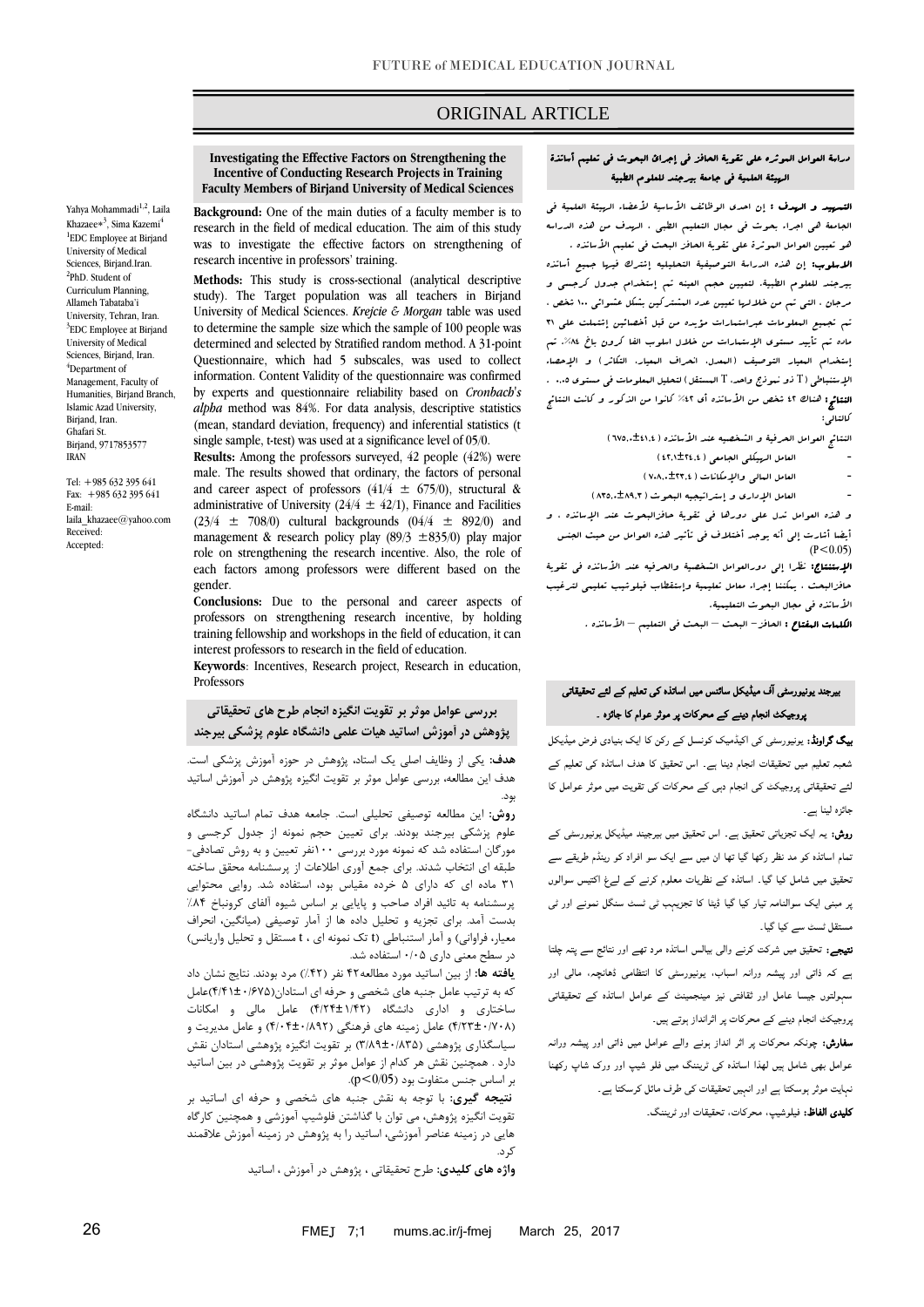#### **INTRODUCTION**

Higher education systems assume important responsibilities in the field of economic development, social, political, cultural and educational society (1). Conducting Research in universities and higher education system are considered as basic foundations of the major growth and development in all fields of cultural, educational, economic, industrial society, so that any scientific and logical movement without research support doesn't seem possible(2).

The influential people on growth and development of society are the faculty members of Universities who Responsible for training and dissemination of knowledge and quality and knowledge development largely depends on how these members act (3).

Check the activities of faculty members and their interactions, on one hand, provides appropriate feedback for analysis of educational issues and fundamental decision-making and strategic planning for authorities of higher education system and the other hand, faculty members can also be aware of their performance and to enhance the quality of their activities (4). These activities divided into three categories: education, research and service delivery (performance) are included (5). The educational and research activities are more important in these activities which make senses in university (6). This means that the interaction effect of these two mentioned characteristics guarantee the dynamism and vitality medical science universities and Educational field (7). This issue is the factor to make clear the importance of research in the field of education (8). So the important platform of development and scientific promotion of medical sciences universities, especially in terms of international dimension, is paying attention to science production and the development of meaningful research in the field of education (9). So the characteristic of educational system development is the highlighted & active participation of research in educational system. Spreading reading culture and scientific & research thought in all courses are the necessity of basic education system, especially Equipping teachers in using methods and research tools, can cause knowledge, growth, innovation and the dynamics of the education system. Also it causes training researcher students in dealing with scientific issues (10). In general, research in education is one of most important goals alongside Teaching which it should be paid-attention by faculty members and it seems that teachers (professors) in the meantime, has important & sensitive task who can, in addition to specialized-research activities, institutionalize the spirit and motivation of educational researches and correct teaching methods which derived from the results of this research. Sereshti & Kazemian in their study mentioned the most important barriers of professor's conducting research ordinary are; lack of creating incentives in researchers, lack of time & being busy, and bureaucracy, bureaucracy regulations, lack of using the results of research and inability of translations of Persian articles in other languages, important apathy barriers to research issue, inability to use computers and unbeneficial researches (11). Azizi showed that improve the performance of research professors in the humanities also requires conducting reforms in organizational approaches, management & policy research

and on the other hand, provided to the implementation of empowerment and professional strengthening of professors in the field of research and provide proper financial resources and scientific to conduct research activities by teachers (professors) (12). As well as the Dixie (13), has shown that Research of teachers (professors) can have positive effects on their job performance. He concluded, in series of studies and research he carried out in 1998 and 2001, which meaningful researches Has an effect on their (teachers) learning experiences. And help them to achieve new knowledge about education, students and teaching skills (14). so, due to this issue that research activities in the field of education is one of the most important tools for Educational managers decisions, and this is particularly in universities & centers of higher education which educational process form an important part of their task-based activities, are more important. Besides, since the professors less welcomed the conducting of research projects in Education at the University Research Center, therefore the aim of this study was to investigate the effective factors on strengthening the incentive of conducting research projects in Training faculty members of Birjand University of Medical Sciences.

#### **METHODS**

This study is cross-sectional (analytical descriptive study). The Target population was all teachers in *Birjand University of Medical Sciences* in the academic year of 93-94. *Krejcie & Morgan* table was used to determine the sample size which the sample of 100 people was determined and selected by Stratified random method. This means firstly, each faculty (college) was selected as one stratum, and then professors proportional to population volume of each faculty (college) were selected randomly.

A 31-point Questionnaire, According to Likert 5-option scale (strongly agree to strongly disagree), was used to collect information. Content Validity of the questionnaire was confirmed by 8 experts of medical education and educational sciences field and questionnaire reliability based on *Cronbach's alpha* method was 84%. For data analysis, software *SPSS 14* was used and descriptive statistics (mean, standard deviation, frequency) and also after the normality of data based on *Kolmogorov–Smirnov test* , single-sample t-test and independent t-test at significance level of  $p < 0.05$  was used.

### **RESULTS**

Research Demographic information showed that from the total of 100 questionnaires distributed, 42 people (42%) of the participants were male (mean age  $40.40 \pm 8.04$  years) and 58 participants (58%) and women (mean age  $38.14 \pm 7.91$  years) (table 1).

Results of table 2 showed that the personal & career aspects of professor's factor had the most effectiveness point and management & research policy factor had the lowest effectiveness point on strengthening research incentive in Education from the view-point of the professors. Also it showed that between the mean scores; factors of management & research policy, Finance and Facilities, Cultural backgrounds are different based on the gender, but between the mean scores; the factors of Structural & Administrative of University, \_\_\_\_\_\_\_\_\_\_\_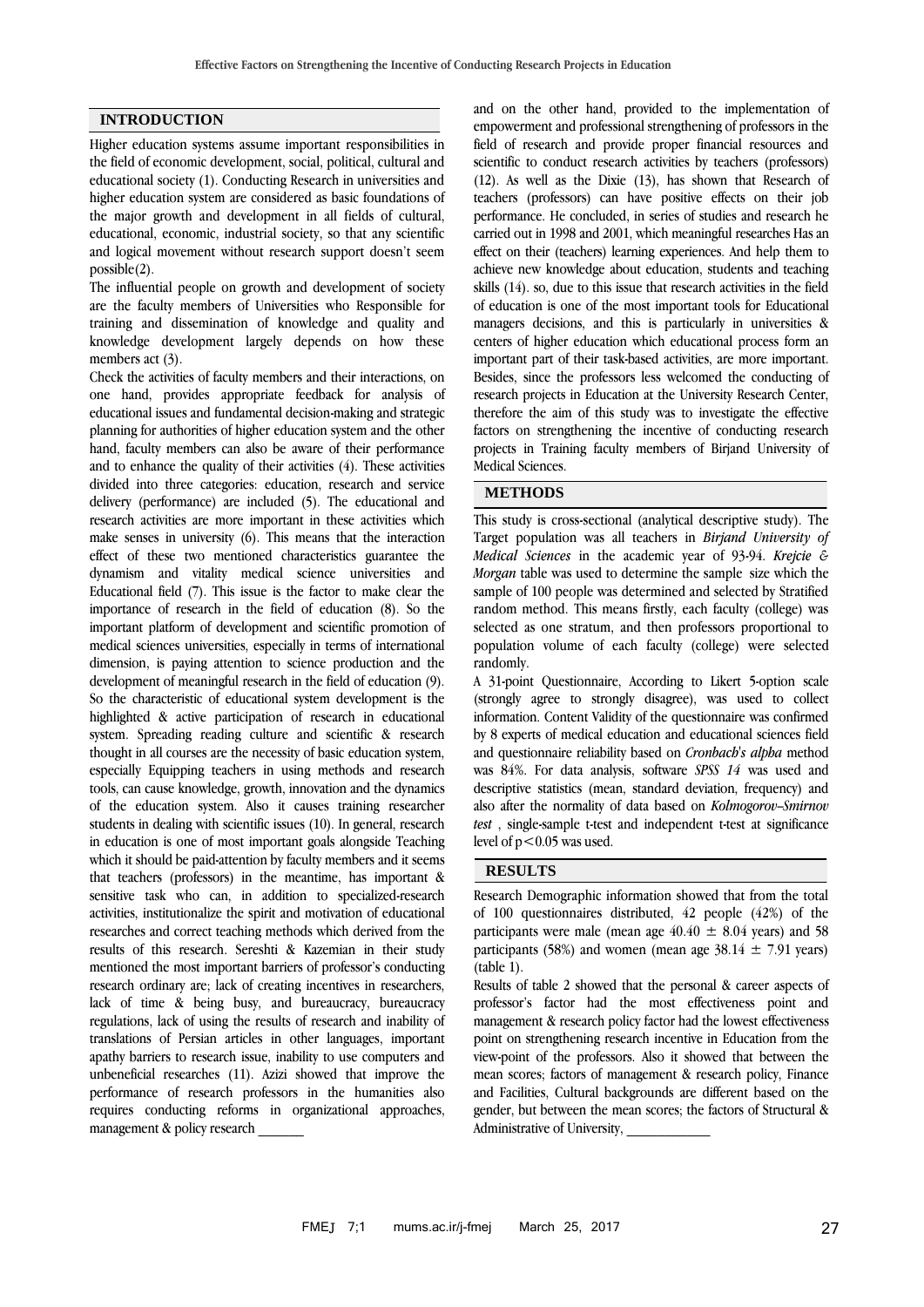| Table 1. Status of participants' Abundance |                        |              |            |  |  |  |
|--------------------------------------------|------------------------|--------------|------------|--|--|--|
| <b>Variable</b>                            | dimension              | Abundance    | percentage |  |  |  |
| Gender                                     | Male                   | 42           | 42         |  |  |  |
|                                            | Female                 | 58           | 58         |  |  |  |
| Academic Rank                              | Instructor             | 50           | 50         |  |  |  |
|                                            | Assistant<br>Professor | 42           | 42         |  |  |  |
|                                            | associate<br>professor | 7            | 7          |  |  |  |
|                                            | full professor         | $\mathbf{1}$ | 1          |  |  |  |
| Faculty/College                            | Medical                | 34           | 34         |  |  |  |
|                                            | Health                 | 14           | 14         |  |  |  |
|                                            | Nursing                | 23           | 23         |  |  |  |
|                                            | Paramedical            | 15           | 15         |  |  |  |
|                                            | Dentistry              | 6            | 6          |  |  |  |
|                                            | No Reply               | 8            | 8          |  |  |  |

Personal & Career aspects of professors, there was no different among the professors based on gender.  $p < 0.05$ 

### **DISCUSSION**

In this paper, we attempted to study the approach of professors of Birjand University of Medical Sciences regarding the role and impact of structural factors and university administration, management and research policy, financing, research facilities, cultural, social & political backgrounds and personal aspects and professional professors, on strengthening of research incentive in their education. Accordingly, the results in Table 2 indicate that all studied factors play a major role in strengthening of research incentive of the professors training, but based on rankings conducted between the factors, According to the average, it was found that the factor of personal and career aspects of professors play a \_\_\_\_\_\_\_\_\_\_

more important role in this regard. Therefore, according to the personal and career aspects of professors which are the most important incentive of conducting research in education and the first priority, paying attention to the parameters related to personal and career incentive in the Research deputy and Research Committee in University's education should be considered. This consideration will underlie career growth and increasing the knowledge, insight and skills in educational research capabilities of professors. This result match with the finding of Sereshti and Kazemian (11), Adamsen and colleagues (15), Kuuppelomaki & Tuomi(16), Hicks (17), which all of these researchers are emphasized on the research ability of individuals.

According to table 2, mentioned factors are effective in increasing research incentive on professors training. So it is better for managers and policy makers of health education system and academic institutions, in the Structural and administrative Dimension of universities, to review and revise administrative terms, research regulations, and eliminating bureaucracy barriers. It facilitates the presence of professors in Educational researching arena and provides job, career and a strong incentive fields to promote research activities in professors training. This is match with findings of Azizi (12), Khazaei(18) who argue that macro-structure of university are effective in increasing the research projects. In terms of policy making and macro-research management of the country and the university, with revised management principles and regulations of the promotion, consider having Article in Educational field for upgrading to the higher level.

This result is in compliance with finding of Rasouli-Azar and colleagues (19) factor of macro management are effective in increasing research projects. Also, results in financial facilities dimension, showed the effectiveness of it. Therefore universities of medical science should provide necessary platforms and incentives to facilitate conducting of educational research projects which this is in compliance with the finding of Rasouli-Azar and colleagues who argue that economic

**Table 2. Average factors in general & comparison of effective factors on strengthening the incentive of conducting research projects of faculty members based on gender**

| <b>Significant Level</b> | $Mean \pm StD$   | <b>Gender</b> | Mean $\pm$ StD<br><b>Total</b> | <b>Factors</b>                            |
|--------------------------|------------------|---------------|--------------------------------|-------------------------------------------|
| 0.123                    | $3.98 \pm 1.35$  | male          | $4/24+1/42$                    | Structural & Administrative of University |
|                          | $4.43 \pm 1.45$  | female        |                                |                                           |
| 0.002                    | $3.68 \pm 0.917$ | male          | $3/89 \pm 0/835$               | Management & Research Policy              |
|                          | $4.22 \pm 0.680$ | female        |                                |                                           |
| 0.017                    | $4.03 \pm 0.675$ | male          | $4/23+0/708$                   | Finance and Facilities                    |
|                          | $4.37 \pm 0.701$ | female        |                                |                                           |
| 0.001                    | $3.70 \pm 0.845$ | male          | $4/04+0/892$                   | Cultural backgrounds                      |
|                          | $4.28 + 0.850$   | female        |                                |                                           |
| 0.213                    | $4.31 \pm 0.620$ | male          | $4/41 \pm 0/675$               | Personal & Career aspects of professors   |
|                          | $4.48 \pm 0.709$ | female        |                                |                                           |